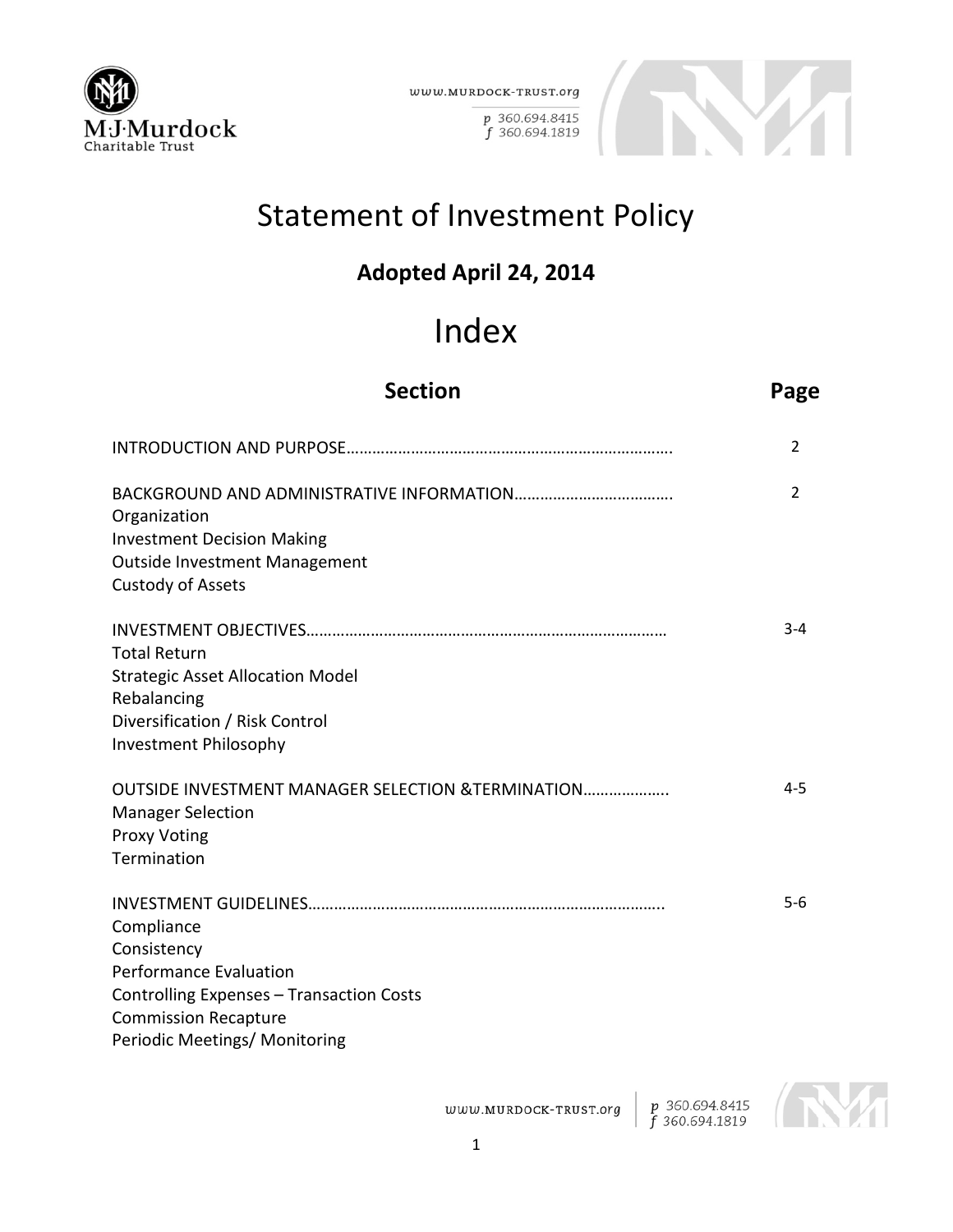

p 360.694.8415 f 360.694.1819



# **INTRODUCTION AND PURPOSE**

The Trustees of the M. J. Murdock Charitable Trust (Trust) adopt this "Statement of Investment Policy" to provide a clear understanding of the investment policy, guidelines and objectives of the M.J. Murdock Charitable Trust. This policy is intended to be an ongoing document that is flexible enough to function in the current and reasonably foreseeable investment climate. The policy will be under continual review and will change as circumstances warrant.

# **BACKGROUND AND ADMINISTRATIVE INFORMATION**

#### **Organization**

The Trust was formed in 1975 from the estate of Melvin Jack Murdock. The Trust is a private foundation organized in the state of Washington and primarily benefits the people of the five northwest states of Oregon, Washington, Idaho, Montana and Alaska. The Trust's mission is to enrich the quality of life in the Pacific Northwest by providing grants and enrichment programs to organizations seeking to strengthen the region's educational, spiritual, and cultural base in creative and sustainable ways. As a private foundation, the Trust is exempt from federal income tax. In all we do the Trust is mindful of the Washington State laws and the Internal Revenue Code as it relates to the management of the assets by a fiduciary.

#### Investment Decision Making

The Trust is governed by a board of three Trustees, who are elected Trustees for life. Conforming to fundamental fiduciary duties, the Trustees make all major investment decisions based upon recommendations from the discussions with the Chief Investment Officer (CIO). The CIO has the principal responsibility for developing investment recommendations. The Trust does not retain an outside investment consultant, but may from time to time use one along with other investment professionals as considered necessary. Decisions made by the Trustees are recorded in the minutes of meetings of the Board of Trustees.

#### Outside Investment Management

All investment assets are managed by outside investment managers or professionals. Any mandates given to these managers are based upon a thorough discussion of the Trust's investment objectives and policy.

# Custody of Assets

The Trust uses BNY Mellon as custodian for its marketable securities and mutual funds. Nonmarketable investments are generally held in custody as directed by the general partner or managing member of the limited partnerships or limited liability companies.

www.MURDOCK-TRUST.org



f 360.694.1819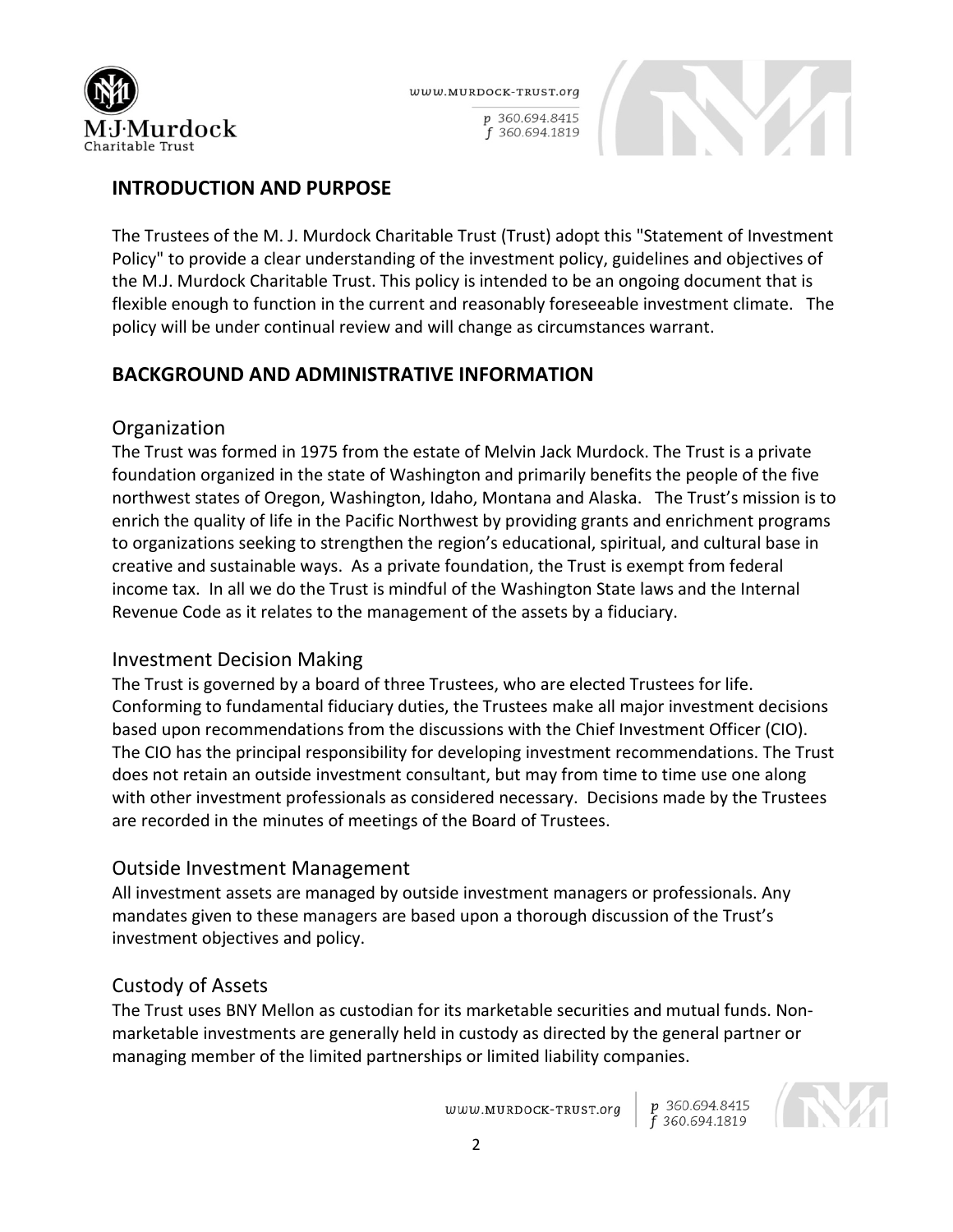

p 360.694.8415 f 360.694.1819



#### **INVESTMENT OBJECTIVES**

#### Total Return

The Trust's primary investment objective is to achieve the total return necessary to maintain "real value" of assets with limited risk (i.e. permanent loss of capital) over a long period of time so that it can function in perpetuity without diminished capacity. Growth of the real value of assets to a modest extent is a secondary objective.

#### Strategic Asset Allocation

To achieve the Trust's long-term goals, the Trust has adopted an efficient strategic asset allocation. This allocation envisions a reasonably stable distribution of assets among three asset classes or Risk Buckets as follows:

|                               | <b>Target</b> | Range   | <b>Expected</b><br>Return |
|-------------------------------|---------------|---------|---------------------------|
| Risk Bucket I (lower risk)    | 15%           | 5%-25%  | 4%-8%                     |
| Risk Bucket II (medium risk)  | 50%           | 35%-65% | 8%-12%                    |
| Risk Bucket III (higher risk) | 35%           | 20%-50% | 12%-16%                   |
| <b>Total</b>                  | 100%          |         | 10% - 12%                 |

#### Rebalancing

Deviations from target within the range are permitted without action and generally are the result of short-term performance variations and transitioning in and out of asset classes. Deviations outside the range should result in adjustments in cash flow or other actions to move toward the target allocation within a reasonable period of time.

#### Diversification/Risk Control

To control risk and minimize permanent loss of capital, the Trust will diversify among Risk Buckets and within Risk Buckets to the extent deemed necessary to reduce risk to an acceptable level for the expected return. Investment managers are monitored to assure risk is

within acceptable limits and consistent with expectations. If the aggregate exposure to any investment manager exceeds 15% of the Trust's total assets, then such exposure will be managed so as not to exceed 20%.

> p 360.694.8415<br>f 360.694.1819 www.MURDOCK-TRUST.org

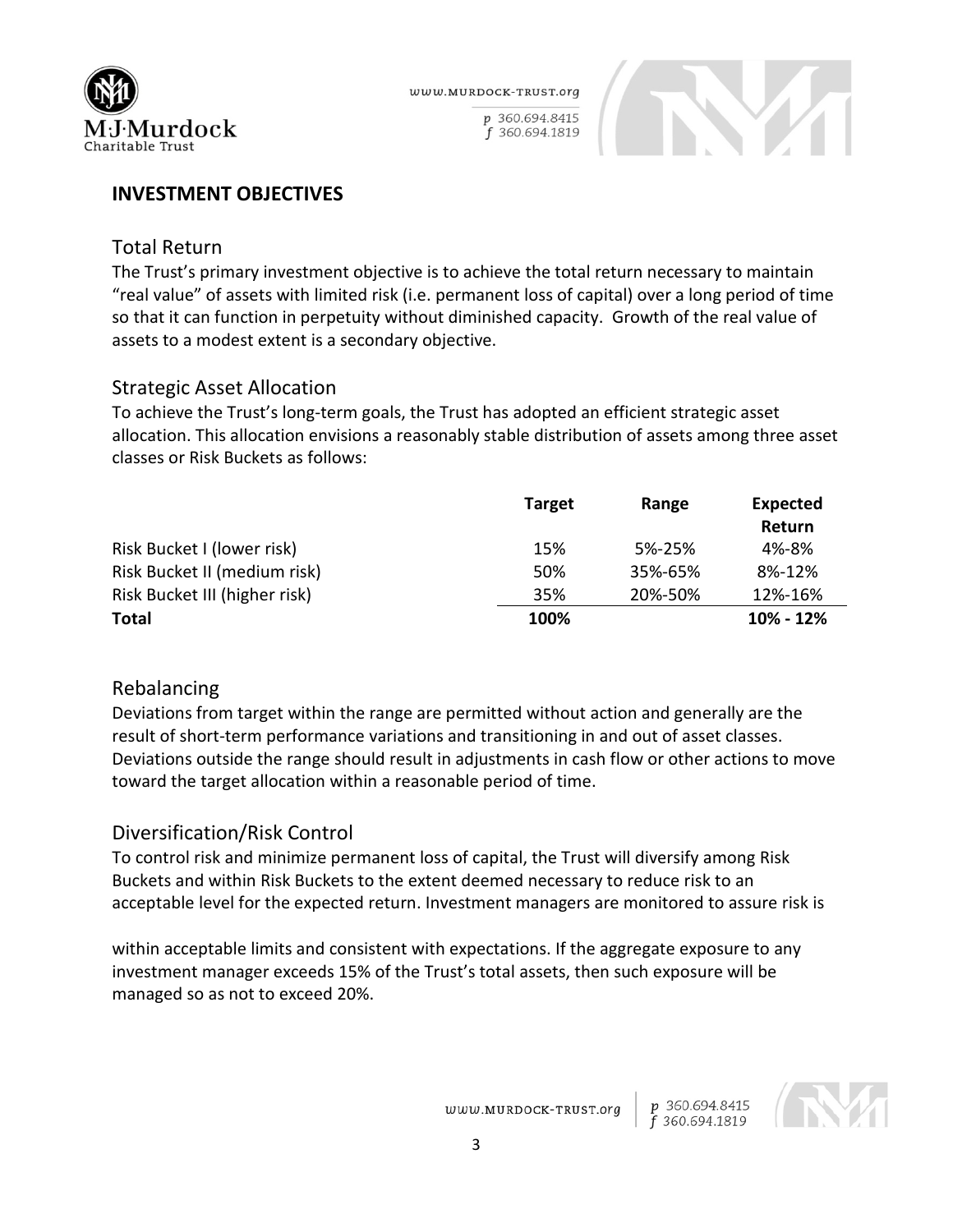

www.MURDOCK-TRUST.org

p 360.694.8415 f 360.694.1819



Investment Philosophy

The following statements capture the essence of our investment philosophy.

- Trustees who embrace their fiduciary responsibilities
- Small group of decision makers (low turnover)
- Trustees active in decision making
- Flexible investment policy risk buckets, minimize rebalancing
- Relationship driven investment selection active management
- Maximize manager skill broad mandates when possible
- Open door policy
- Focus on long-term 3, 5 & 10 year performance, be patient
- Strive to be every manager's favorite client
- Relentless focus on improving in every way possible
- Focus on total return (highest return known to man) with adequate risk controls & liquidity
- Net returns everything else is a distraction

# **OUTSIDE INVESTMENT MANAGER SELECTION & TERMINATION**

#### Manager Selection

The investment staff has an "Open Door" policy to encourage an exchange of investment ideas and themes with a global array of independent investment managers. Before a new manager is hired, the Trustees and staff carefully consider the niche to be filled and the performance, quality, and risk characteristics expected for that manager. Managers under consideration should demonstrate they have met such performance and risk criteria over an appropriate period of time.

Generally, among other things, investment managers being considered are those:

- Whom the staff members have watched and gotten to know over long periods of time.
- Whose style fits strategically within our overall asset allocation structure.
- Whom the staff members have visited in their offices and/or in ours.
- Who already have an institutional client base and are willing to openly share current and former client references.
- Whose future performance and risk are expected to be within acceptable limits.

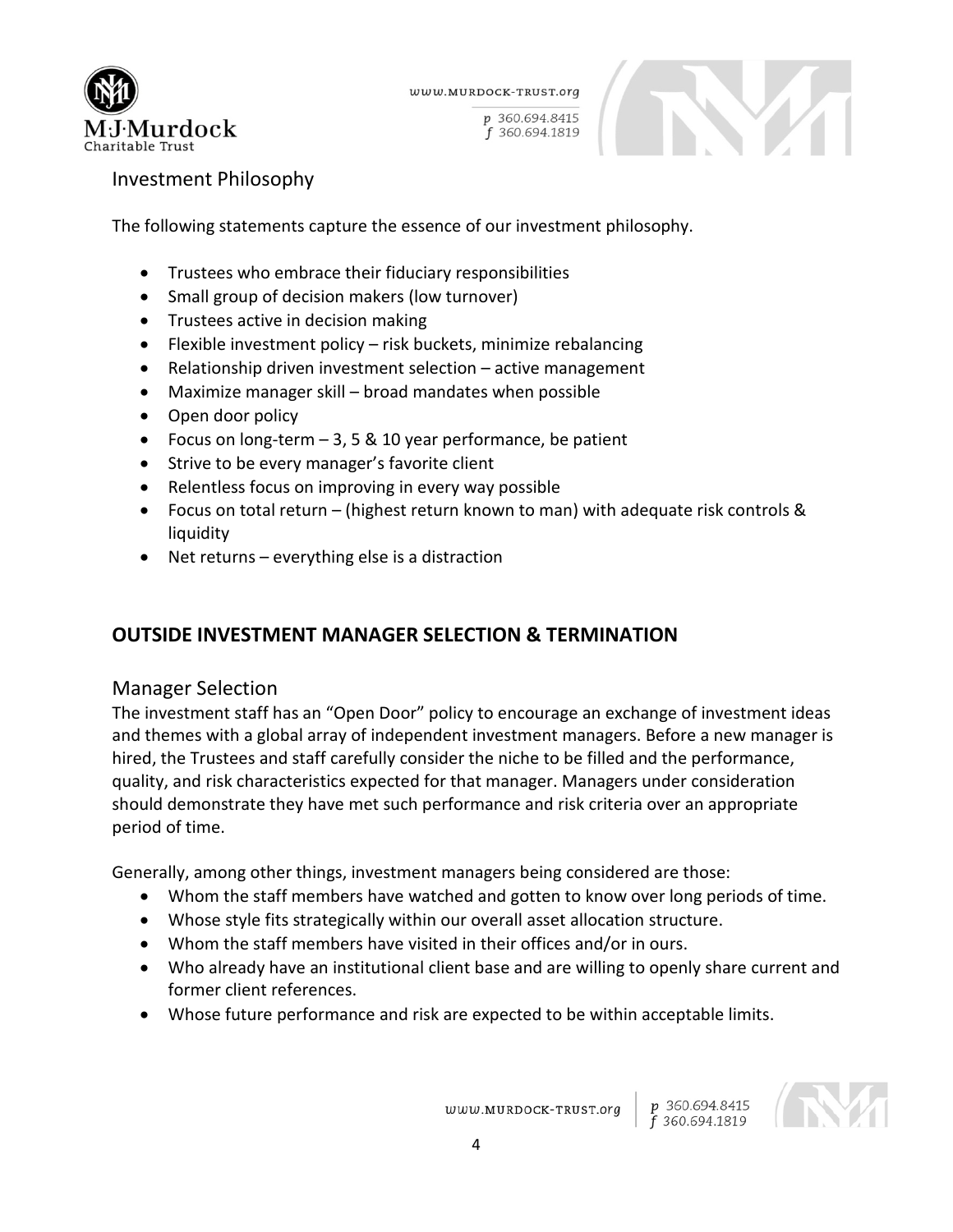

WWW.MURDOCK-TRUST.org

p 360.694.8415 f 360.694.1819



Investment manager selections shall be made with the care, skill, prudence, and diligence under the circumstances then prevailing, that a prudent person would use, who is acting in a like capacity and is familiar with these matters.

# Proxy Voting

With this "Statement of Investment Policy," the Trust shall direct all managers to vote proxies in an informed manner that will maximize the total return from investments.

# Termination

The Trust values long term relationships. That being said, there are no permanent investment manager appointments, and a manager is subject to termination at any time for any reason. Managers will be terminated if their style, performance or risks are inconsistent with Trust expectations, regardless of the length of tenure. Once the decision to terminate a manager is made, asset transfer and liquidation should be handled in a manner that is to the best advantage of the Trust. Such notice of termination shall be provided consistent with the underlying governing agreement.

# **INVESTMENT GUIDELINES**

# **Compliance**

The Trust will comply with all accounting and reporting requirements as required by governmental agencies and other regulatory agencies. The Trust requires that outside investment managers comply with all applicable laws, rules, and regulations. Compliance with the Investment Advisory Agreement, mutual fund prospectus, Limited Partnership Agreement, Limited Liability Company Agreement, or other governing instruments, and this Investment Policy is essential. Accordingly, compliance will be monitored regularly by the Trust.

# **Consistency**

Investment manager philosophy, style, and strategy shall remain consistent and any changes will require immediate written notification to the Trust.

# Performance Evaluation

The Trust will evaluate the investment performance over meaningful time periods against return expectations used in the strategic asset allocation process. Individual manager or product performance will be compared against risk/return expectations, other managers of a

www.MURDOCK-TRUST.org